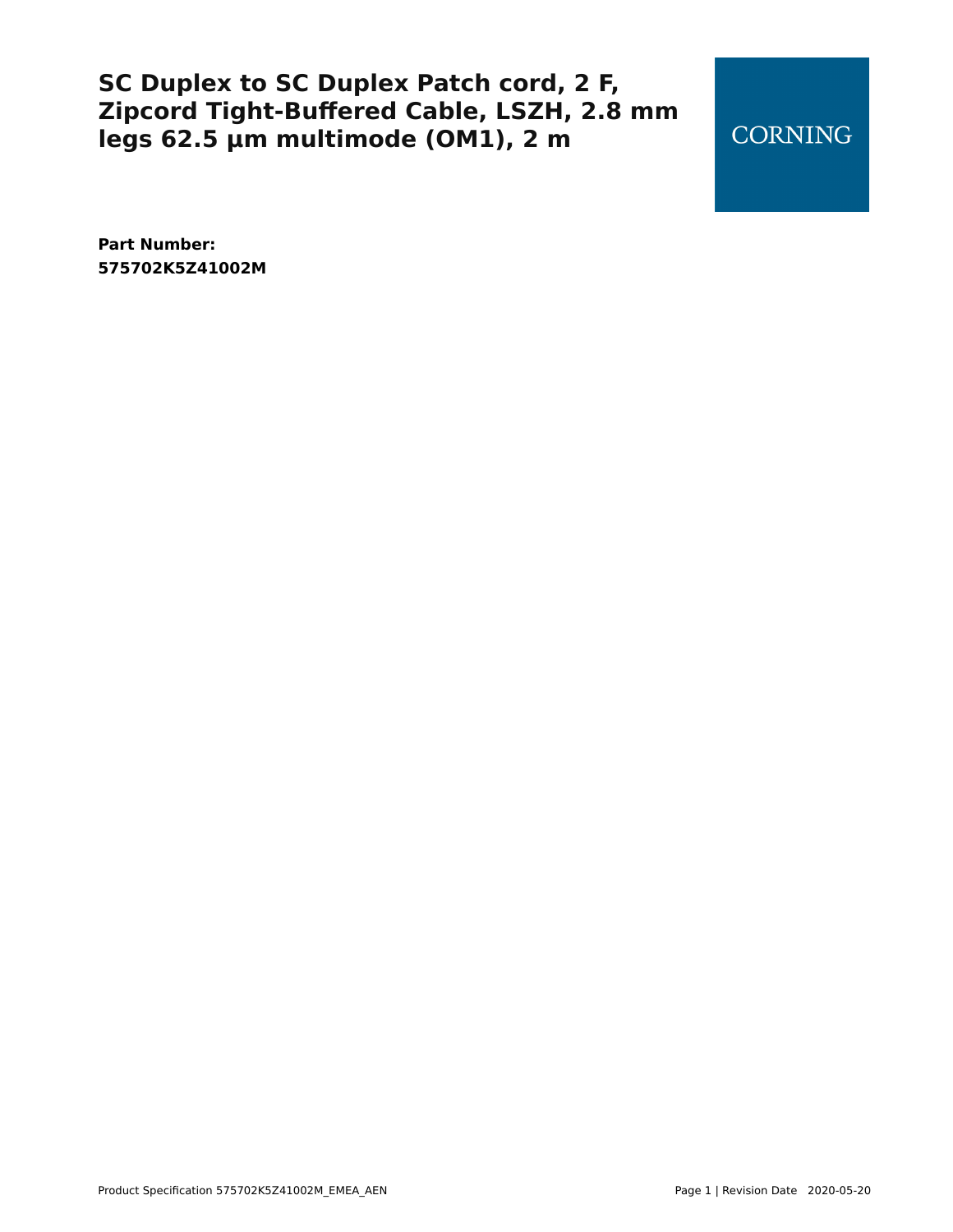#### **Specifications**

Environmental Conditions

| Temperature Range, Storage      | -25 °C - 70 °C (-13 °F - 158 °F)  |
|---------------------------------|-----------------------------------|
| Temperature Range, Installation | -5 °C - 50 °C (23 °F - 122 °F)    |
| Temperature Range, Operation    | $-10$ °C - 60 °C (14 °F - 140 °F) |

#### Specifications - Connector B

| Polish                          | PC                                            |
|---------------------------------|-----------------------------------------------|
| Insertion Loss, Typical         | 0.35 dB                                       |
| Insertion Loss, Max.            | 0.5 dB                                        |
| Tensile Strength Jacketed Cable | 44 N                                          |
| Durability                      | $\leq$ 0.2 dB change, 1000 rematings, FOTP-21 |
| Keyed (security)                | <b>No</b>                                     |
| <b>Boot Color</b>               | Black / White                                 |
| Connector Type                  | <b>SC Duplex</b>                              |
| <b>Ferrule Material</b>         | Ceramic                                       |
| <b>Housing Color</b>            | <b>Beige</b>                                  |
| <b>Housing Material</b>         | Composite                                     |
| Boot Type                       | Individual                                    |

| <b>Dimensions</b> |                  |
|-------------------|------------------|
| Length            | 2 <sub>m</sub>   |
| Outer Diameter    | $2.8 \text{ mm}$ |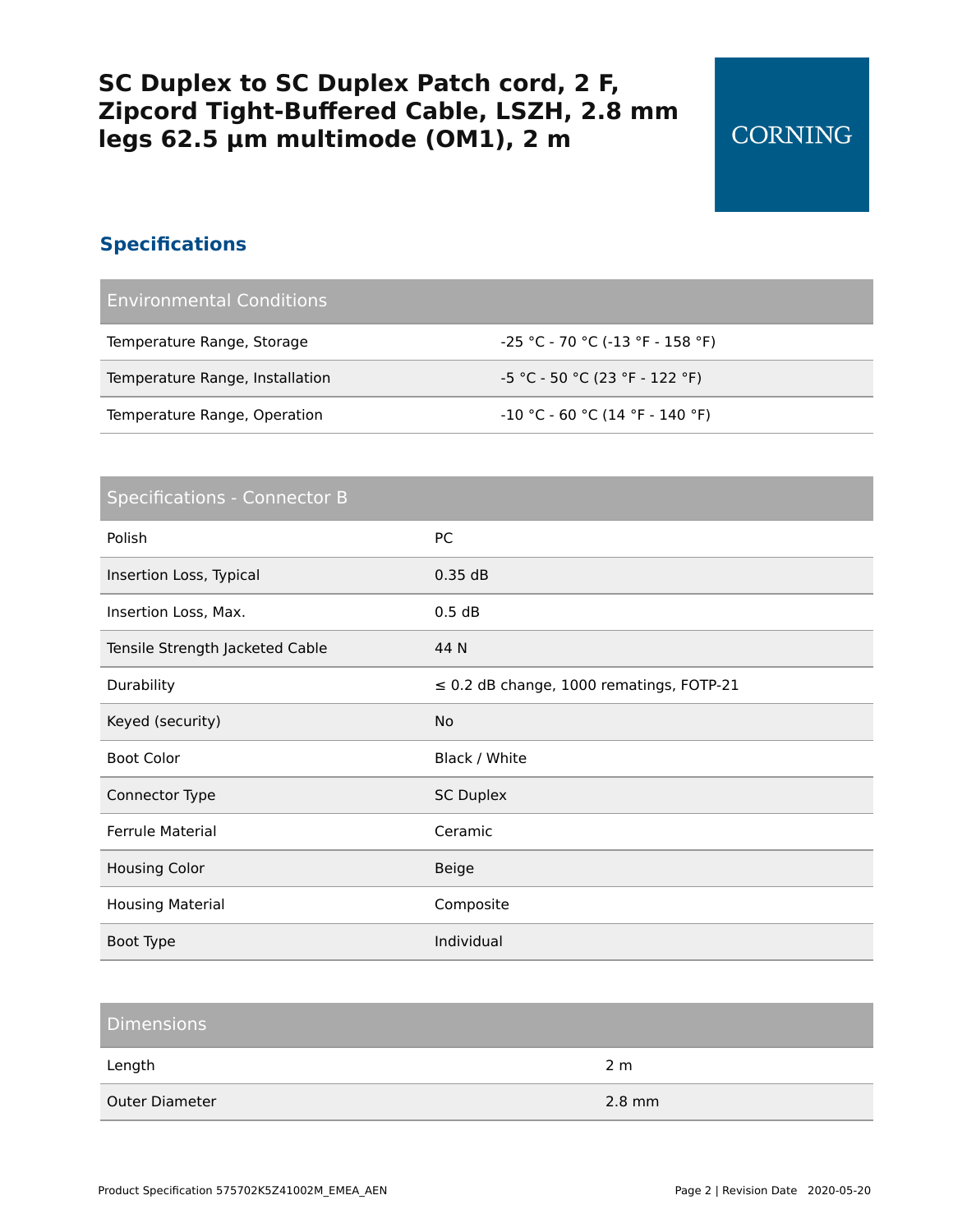| <b>Mechanical Specifications</b> |                 |
|----------------------------------|-----------------|
| Minimum Bend Radius              | $30 \text{ mm}$ |
| Tensile Strength                 | 400 N           |
| Crush Resistance                 | 1000 N/10 cm    |
|                                  |                 |

#### Design

| Fiber Count           | ר          |
|-----------------------|------------|
| Outer Jacket Material | LSZH™/FRNC |
| Outer Jacket Color    | Orange     |

| <b>Specifications - Connector A</b> |                                               |  |
|-------------------------------------|-----------------------------------------------|--|
| Polish                              | PC                                            |  |
| Insertion Loss, Typical             | 0.35 dB                                       |  |
| Insertion Loss, Max.                | 0.5 dB                                        |  |
| Tensile Strength Jacketed Cable     | 44 N                                          |  |
| Durability                          | $\leq$ 0.2 dB change, 1000 rematings, FOTP-21 |  |
| Keyed (security)                    | <b>No</b>                                     |  |
| <b>Boot Color</b>                   | Black / White                                 |  |
| Connector Type                      | <b>SC Duplex</b>                              |  |
| <b>Ferrule Material</b>             | Ceramic                                       |  |
| <b>Housing Color</b>                | <b>Beige</b>                                  |  |
| <b>Housing Material</b>             | Composite                                     |  |
| Boot Type                           | Individual                                    |  |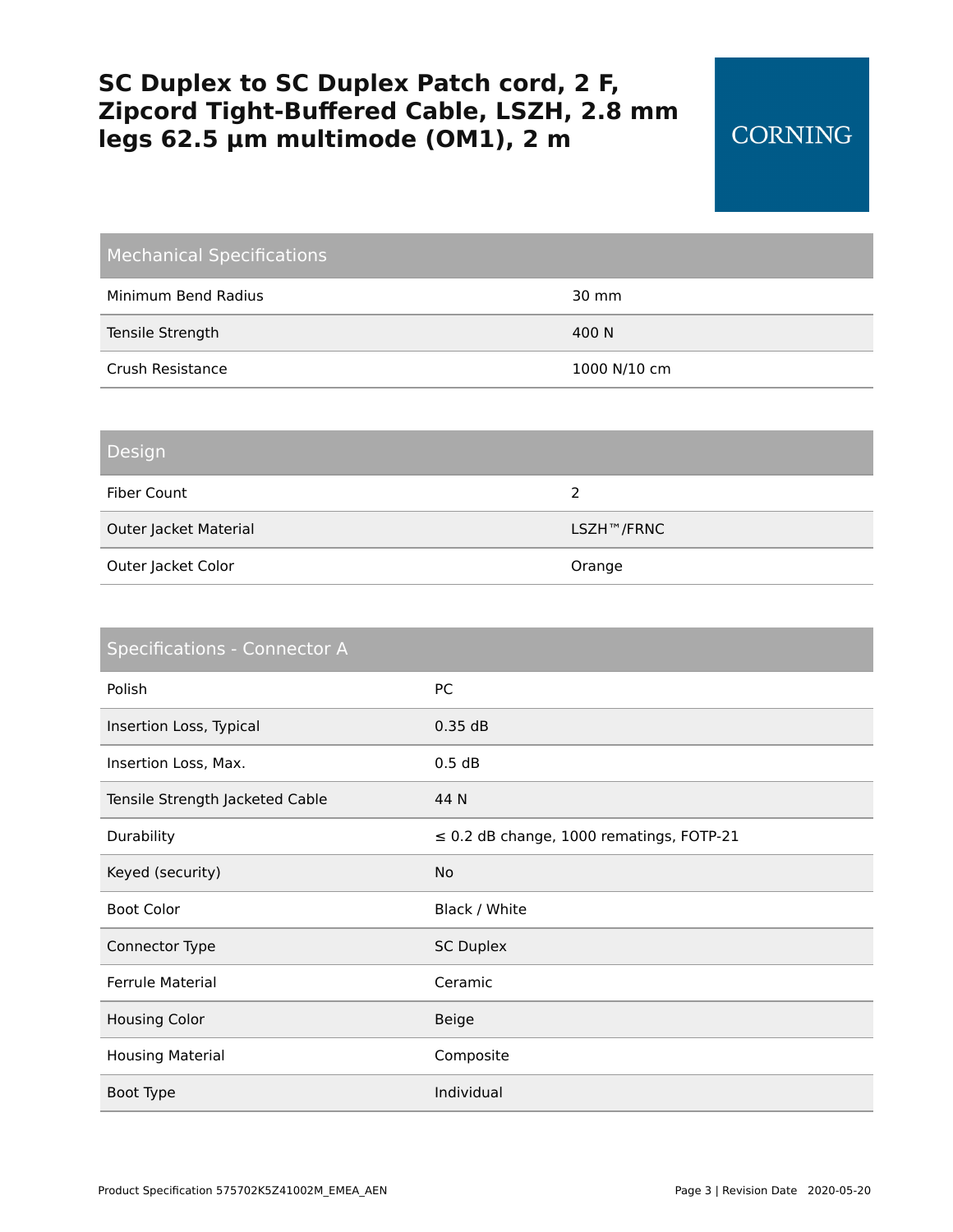| General Specifications |                |  |
|------------------------|----------------|--|
| Cable Type             | Tight-Buffered |  |
| Flame Rating           | LSZH™/FRNC     |  |
| Cable Assembly Type    | Two Fiber      |  |

| <b>Shipping Dimensions</b> |        |  |
|----------------------------|--------|--|
| Height                     | 180 mm |  |
| Width                      | 250 mm |  |
| Depth                      | 380 mm |  |

| Ordering Information |               |
|----------------------|---------------|
| Packing Type         | Cardboard box |

#### **Standards**

RoHS Free of hazardous substances according to RoHS 2011/65/EU

| <b>Optical Characteristics</b>          |                                       |
|-----------------------------------------|---------------------------------------|
| Fiber Code                              | К                                     |
| Fiber Name                              | G62.5L/125 InfiniCor <sup>®</sup> 300 |
| Fiber Type                              | Multimode                             |
| Fiber Core Diameter                     | $62.5 \mu m$                          |
| Minimum Effective Modal Bandwidth (EMB) | 220 MHz * km / -                      |
| <b>Maximum Attenuation</b>              | 2.8 dB/km / 1.0 dB/km                 |